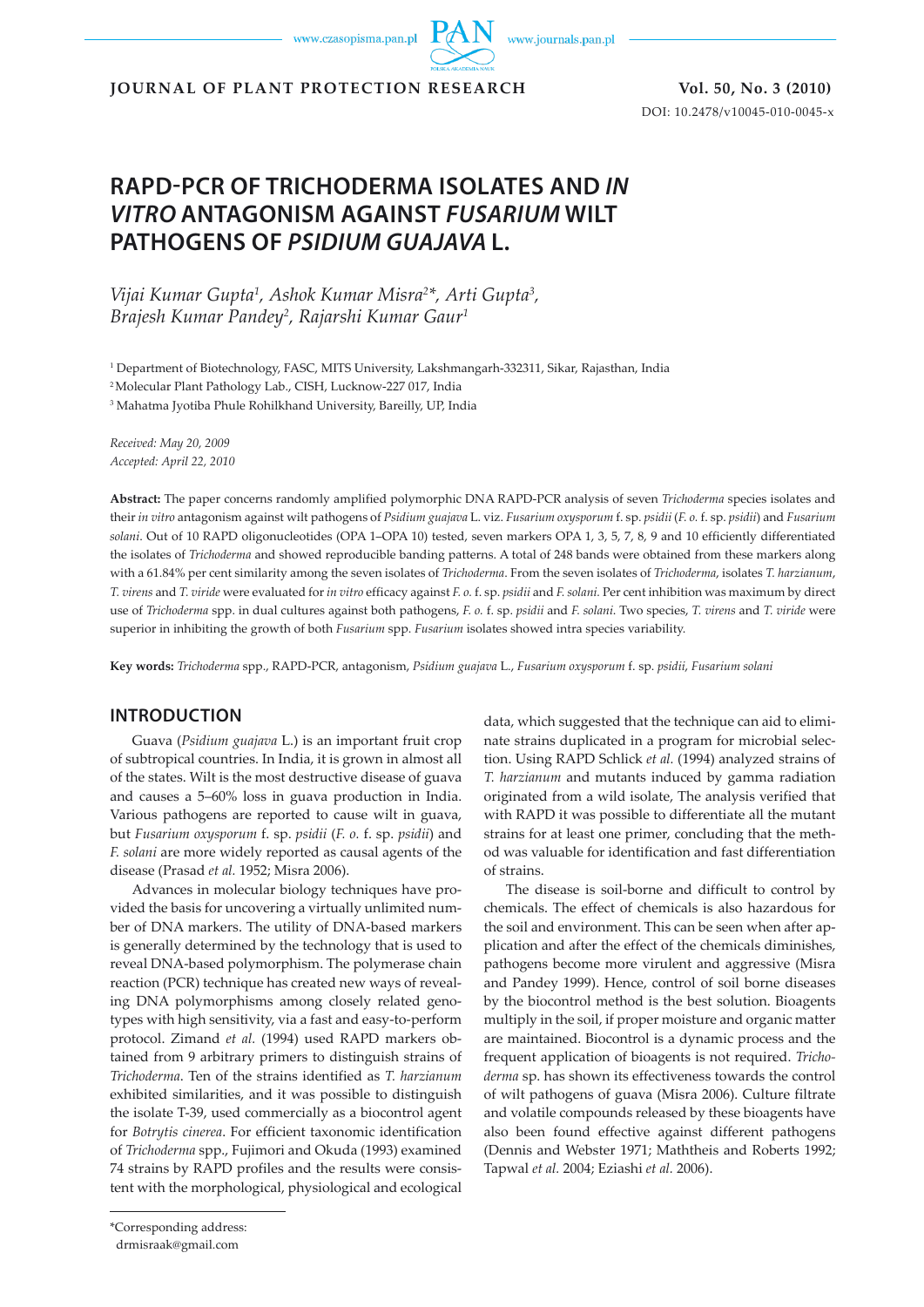www.czasopisma.pan.pl

The aim of the present investigation was to characterize *Trichoderma s*pp. isolates using PCR-fingerprinting with RAPD primers (RAPD-PCR method) and to evaluate the ability of *Trichoderma* spp. isolates to suppress the growth of *Fusarium* wilt pathogens of *Psidium guajava* by *in vitro*.

### **MATERIALS AND METHODS**

#### **Isolation of bioagents**

Seven isolates of *Trichoderma* spp. were obtained from guava fields. The guava fields which were in different locations (Table 1). These isolates were identified based on taxonomic keys (Raper and Thom 1949; Rifai 1969), pure cultured, and maintained on potato dextrose agar (PDA, Hi-Media), then analyzed for genetic variability. Finally three species isolates of *Trichoderma* obtained from guava field soil, *T. harzianum* (Tri 1), *T. virens* (Tri 2) and *T. viride*  (Tri 7) were subjected to *in vitro* bio-control assay.

#### **Genetic analysis**

#### *DNA extraction*

Pure cultures of the *Trichoderma* isolates were maintained on PDA slants and incubated at 28±2°C for 6 days under controlled temperature. Mycelia were aseptically transferred to flasks of potato-dextrose broth (PDB, Hi-Media) and incubated for 5 days at 28±2°C without shaking. The mycelia were filtered from the liquid medium and total DNA was extracted according to the protocol of Abd-Elsalam *et al*. (2003).

#### *RAPD- primers*

Ten oligodecamers OPA 01-5′ CAGGCCCTTC 3′; OPA 02-5′ TGCCGAGCTG 3′; OPA 03-5′ AGTCAGCCAC 3′; OPA 04-5′ AATCGGGCTG 3′; OPA 05-5′ AGGGGTCTTG3′; OPA 06-5′ GCTCCCTGAC 3′; OPA 07-5′ GAAACGGGTG 3′; OPA 08-5′ GTGACGTAGG 3′; OPA 09-5′ GGGTAAC-GCC 3′; OPA 10-5′ GTGATCGCAG 3' (Life Technologies, India) were used for RAPD marker studies.

#### *Reactions and conditions of RAPD-PCR*

www.journals.pan.pl

RAPD-PCR reaction was done in Eppendorf Master Cycler in 25 µl reaction volume containing 25 ng genomic DNA, 0.4 µl (5 pmole) primer, 1.5 µl dNTPs (25 mM), 3 µl of 10 X assay buffer with MgCl<sub>2</sub> (15 mM), 0.5 $\mu$ l (3 U/ $\mu$ l) of Taq DNA polymerase (Bangalore Genei Pvt. Ltd.). The reaction profile was as follows: denaturation for 5 min at 94°C followed by 35 cycles of 1 min each at 94°C and 35°C, followed by 2 min at 72°C, and a final extension for 5 min at 72°C. PCR products were resolved by horizontal electrophoresis using agarose gel (1.2%) with TAE buffer (1%) containing ethidium bromide.

#### *Cluster analysis*

The genetic similarity of isolates was assessed, based on RAPD data, using Jaccard's coefficient (Jaccard 1908). The data was subsequently used to construct a dendrogram with the unweighted pair group method of arithmetical averages (UPGMA) algorithm, as described by Sneath and Sokal (1973) using the NTSYS-software (Rohlf 1998).

#### *In vitro* **biocontrol assay**

#### *Isolation of pathogens*

Five isolates each of *F. o.* f. sp*. psidii* (Fop) and *F. solani* (Fs) isolated from wilted guava roots from different guava growing areas of India were used in the present study (Table 2). These isolates were subcultured on potato dextrose agar (PDA, Hi-Media) and incubated at 28±1<sup>o</sup>C for 6 days. The morphological and cultural characterizations of the cultures grown on PDA were studied and compared with those mentioned by Booth (1971). The reference pure culture of the fungus was also sent to the Indian Type Culture Collection (ITCC), Division of Mycology and Plant Pathology, I.A.R.I., New Delhi-110 012 for the identification of: *F. solani* [ITCC No. 5208 (F20) and 5212 (F15)] and *F. oxysporum* f. sp. *psidii* [MTCC No. 3326 (F24) and 3327 (F30)] was sent to the Microbial Type Culture Collection for identification. These identified cultures were used as reference species. Pure cultures of the isolates were maintained on PDA slants under controlled temperature at 28±1°C. Pathogenicity of these isolates was also confirmed.

| No. | Source                            | Location                                                | Cultural<br>No. | Bio-agent    |
|-----|-----------------------------------|---------------------------------------------------------|-----------------|--------------|
| 1.  | Rhizosphere of wilted guava plant | Pinjour garden, Punjab, India                           | Tri 1           | T. harzianum |
| 2.  | Rhizosphere of wilted guava plant | Allahabd, Utter Pradesh, India                          | Tri 2           | T. virens    |
| 3.  | Rhizosphere of wilted guava plant | PAU, Punjab, India                                      | Tri 3           | T. harzianum |
| 4.  | Rhizosphere of wilted guava plant | Kausambi, Utter Pradesh, India                          | Tri 4           | T. virens    |
| 5.  | Rhizosphere of wilted guava plant | Dharwad, Karnataka, India                               | Tri 5           | T. harzianum |
| 6.  | Rhizosphere of wilted guava plant | Dharwad, Karnataka, India                               | Tri 6           | T. viride    |
| 7.  | Rhizosphere of wilted guava plant | Rewa Agriculture College Rewa, Madhya<br>Pradesh, India | Tri 7           | T. viride    |

Table 1. The origin of *Trichoderma* spp. isolates used in the present study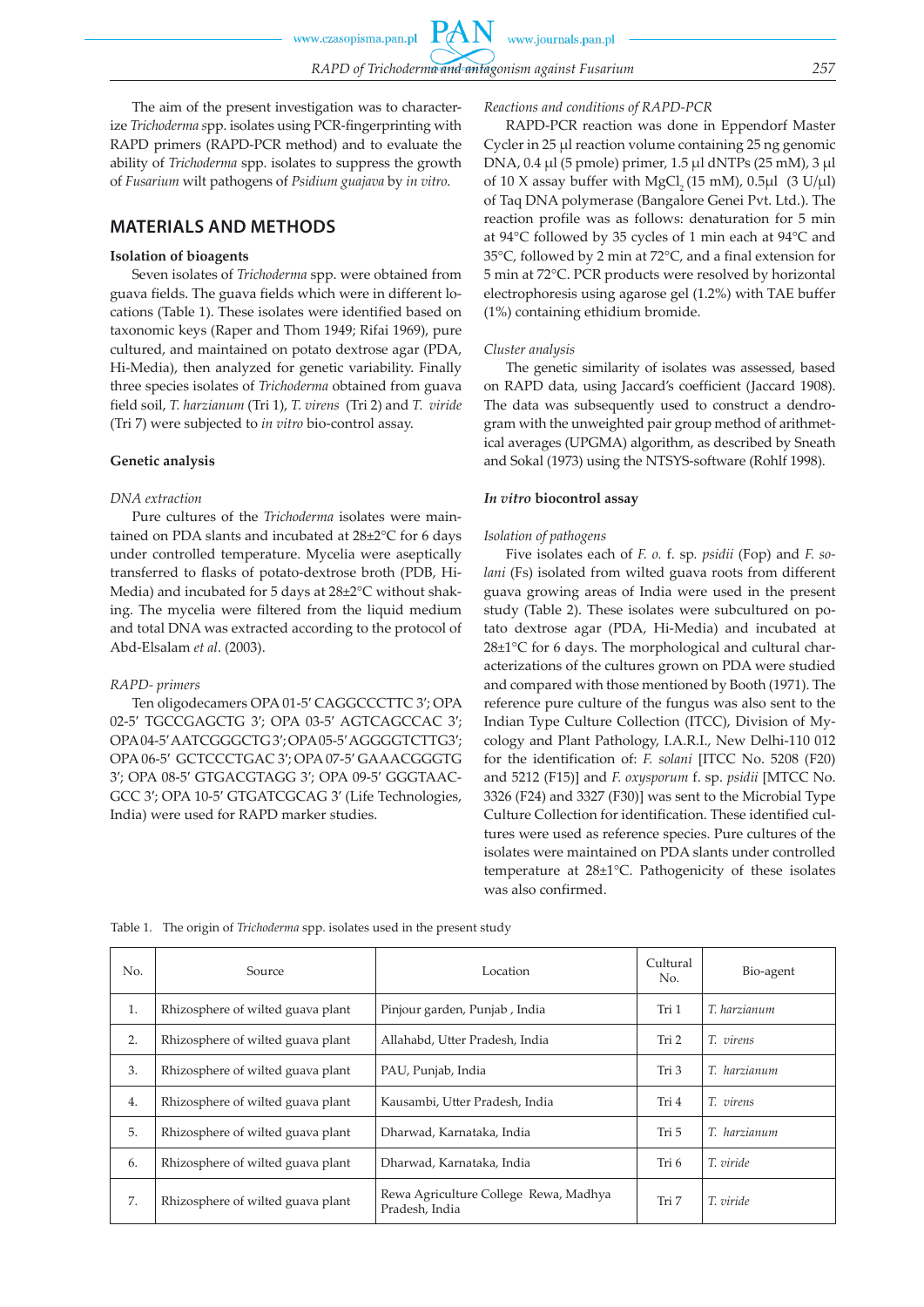www.czasopisma.pan.pl

## *258 Journal of Plant Protection Research 50 (3), 2010*

| Isolate                    | Location    | Disease<br>severity<br>level | Identification   | Spore Size [µm]<br>micro<br>macro |       |       | Sporulation<br>Conidia |         | Spore<br>septation | Colour of<br>released |                            |
|----------------------------|-------------|------------------------------|------------------|-----------------------------------|-------|-------|------------------------|---------|--------------------|-----------------------|----------------------------|
| No.                        |             |                              |                  | L                                 | W     | L     | W                      | macro   | micro              | of Macro-<br>conidia  | metabolite in<br>the media |
| F. oxysporum f. sp. psidii |             |                              |                  |                                   |       |       |                        |         |                    |                       |                            |
| F10                        | Chandigarh  | 50%                          | Booth, 1971      | 31.72                             | 4.76  | 12.49 | 4.85                   | $+ + +$ | $^{+}$             | $3 - 5$               | light brown                |
| F <sub>18</sub>            | Ranchi      | $100\%$                      | Booth, 1971      | 44.82                             | 4.51  | 10.05 | 4.96                   | $^{++}$ | $+ + +$            | $5 - 7$               | brown                      |
| F24                        | Kanpur      | 50%                          | <b>MTCC 3326</b> | 38.61                             | 5.12  | 13.73 | 4.69                   | $+ +$   | $+ +$              | $5 - 7$               | pale yellow                |
| F30                        | Unnao       | 50%                          | <b>MTCC 3327</b> | 39.50                             | 6.87  | 9.61  | 8.32                   | $+$     | $^{+}$             | $5 - 7$               | pale yellow                |
| F38                        | Rewa        | 50%                          | Booth, 1971      | 40.88                             | 6.18  | 9.56  | 5.48                   | $+$     | $+ +$              | $4 - 5$               | dark yellow                |
| F. solani                  |             |                              |                  |                                   |       |       |                        |         |                    |                       |                            |
| F <sub>2</sub>             | West Bengal | 100%                         | Booth, 1971      | 35.54                             | 10.09 | 18.16 | 8.98                   | $^{+}$  | $^{+}$             | $3-4$                 | violet                     |
| F <sub>12</sub>            | Chandigarh  | 50%                          | Booth, 1971      | 23.79                             | 7.50  | 13.76 | 7.56                   | $+ +$   | $^{+}$             | $3-5$                 | pinkish colour             |
| F <sub>15</sub>            | Ajmer       | 100%                         | <b>ITCC 5212</b> | 35.62                             | 8.91  | 16.94 | 5.91                   | $+$     | $+ +$              | $3 - 5$               | pinkish                    |
| F20                        | Puskar      | $100\%$                      | <b>ITCC 5208</b> | 36.08                             | 10.35 | 14.39 | 6.70                   | $+ +$   | $+ +$              | $3-5$                 | pinkish                    |
| F <sub>29</sub>            | Unnao       | 100%                         | Booth, 1971      | 33.27                             | 8.13  | 14.86 | 5.66                   | $++ +$  | $^{+}$             | $3 - 5$               | pink yellow                |

Table 2. The characteristics of *Fusarium* spp. isolates of guava used in the present study

+ little sporulation; + + moderate sporulation; + + + profuse sporulation

### *Inhibition of pathogenic fungi by bioagents using the dual culture technique*

Inhibition of 5 isolates each of *F. o.* f. sp*. psidii* and *F. solani* were evaluated by 3 isolates of *Trichoderma* [*T. harzianum* (Tri 1)], *T. virens* (Tri 2) and *T. viride* (Tri 7) using the dual culture technique (Watts *et al.* 1988). Mycelial discs of 5 mm each of *Fusarium* sp. and all bioagents obtained from actively growing colonies were placed on the two halves of the solidified PDA plates. Plates were incubated at 28±1°C for 6 days and growth of *Fusarium* sp. was recorded. Percentage of inhibition was calculated. Mean PI value of four replicates per isolate was calculated (Grondona *et al.* 1997).

### *Determination of antifungal properties of culture filtrate of bioagents*

Three isolates of *Trichoderma* spp. [*T. harzianum* (Tri 1)], *T. virens* (Tri 2) and *T. viride* (Tri 7) were separately inoculated into 100 ml of potato dextrose broth per conical flask and incubated at 28±1°C for 6 days. After incubation for 6 days, the cultures were filtered through 0.22 mm Millipore filters. The aliquots (2 ml), of these filtrates were mixed with 25 ml of PDA at 45°C. Petriplates were rotated gently so that the culture filtrate properly mixes in the medium. Mycelial discs (5 mm diameter) of the pathogens obtained from actively growing colonies were placed gently in the center of the PDA petriplates. The petriplates were incubated at 28±1°C for 6 days. The growth rate of the pathogens were recorded in 4 replicates by measuring the diameter of colonies. Per cent inhibition was calculated for each replicate (Hutchinson and Cowan 1972).

### *Determination of the effect of the volatile compound*

The bottom part of petriplates containing solidified PDA media were inoculated in the center with 5 mm discs of each of the *Fusarium* sp. isolates and all the 3 bioagents (*Trichoderma* isolates) obtained from actively growing colonies. These plates were placed on each other so that

the bottom parts of the plates contained bio-agents and the upper half of the plates contained pathogens. These inverted plates were sealed with parafilm and incubated at 28±1°C for 6 days. The radial growth of the pathogen was measured on the 6th day. The volatile compounds released by bioagents were intended to affect the growth of pathogens. Per cent inhibition was calculated according to Tapwal *et al*. (2004).

# **RESULTS**

### **RAPD analysis**

Ten different (OPA 1 to OPA 10) random primers were tested with DNA samples of *Trichoderma* spp. isolates. Out of twenty RAPD markers tested OPA 01, 03, 05, 09, 11, 15 and 19 which were amplified in all isolates having a product size of 0.564 kbp and 0.125 kbp with OPA 01, 2.322 kbp and 0.564 kbp with OPA 03, 0.564 kbp and 0.125 kbp with OPA 05, 2.027 kbp and 0.564 kbp with OPA 09, 4.361 kbp, 2.322 kbp and 0.564 kbp with OPA 11, 4.361 kbp and 0.125 kbp with OPA 15, 2.027 kbp, 0.564 kbp and 0.125 kbp with OPA 19 respectively along with other polymorphic alleles (Fig. 1). The largest amplified RAPD product was 6.557 kbp and the smallest was 0.125 kbp. The product of 0.564 kbp was amplified with almost all RAPD markers tested. The number of scorable bands for corresponding primers ranged from 1 to 10 with an average of five bands. A total of 248 bands were scored against 7 isolates of the *Trichoderma* spp. A 4.66% polymorphism was also found in individual isolates but this polymorphism was not statistically significant  $(p > 0.05)$  among the samples. The average similarity per cent, based on amplified RAPD primers, was 61.84%. A dendrogram constructed using the UPGMA method showed two major groups consisting of A) *T. harzianum* and *T. virens* isolates, and B) *T. viride.* It proved that *T. harzianum* and *T. virens* are genetically closely related species, with morphological similarity (Fig. 2).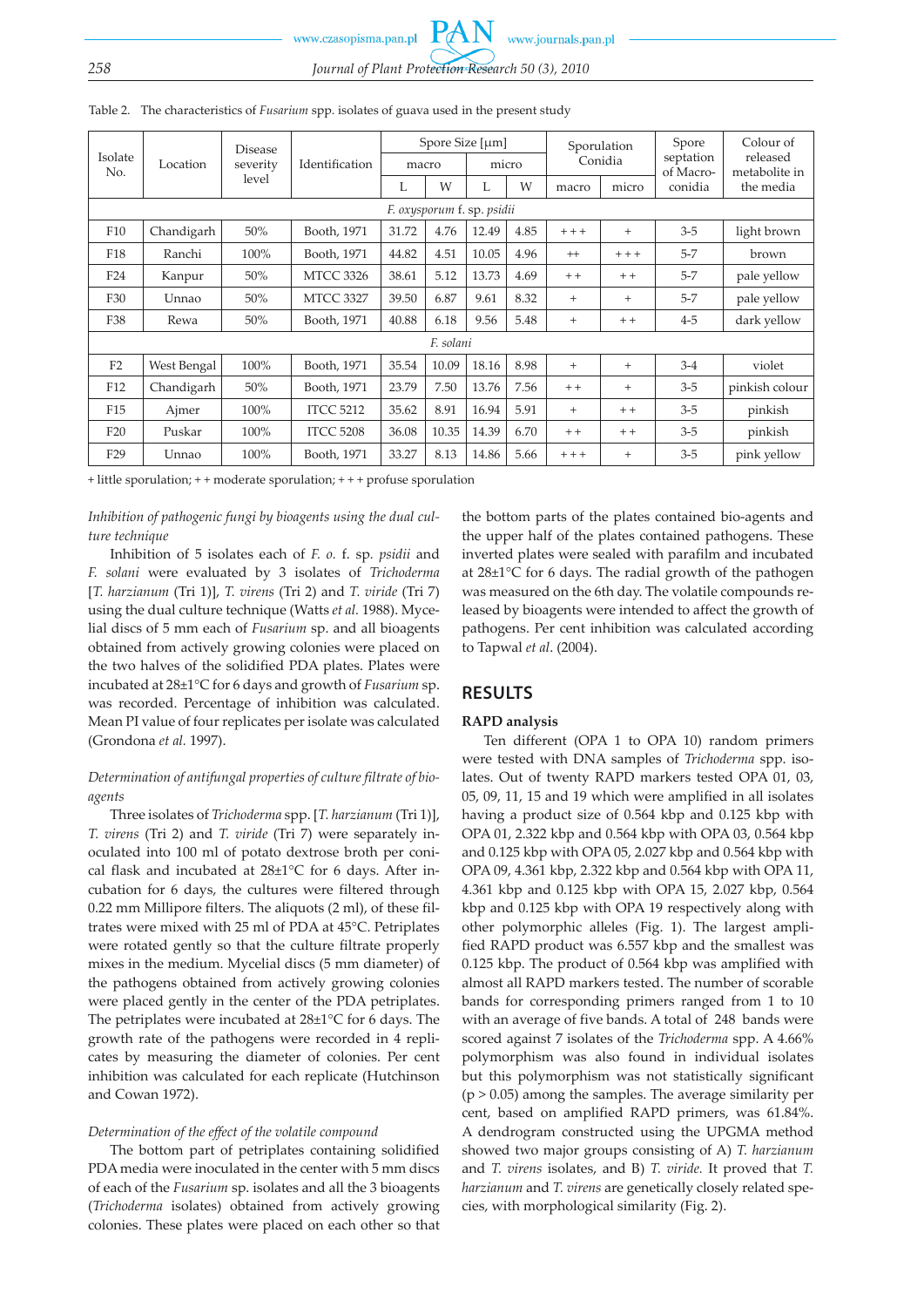

Fig. 1 Banding patterns of *Trichoderma* spp. isolates obtained using RAPD primers OPA 01, 03, 09 and OPA 10; lane 1–7 = *Trichoderma* spp. Isolates (1, 3 and 5 = *T. harzianum*; 2 and 4 = *T. virens*; 6 and 7 = *T. viride*) M – molecular weight size markers (λ DNA treated by Hind III)



Fig. 2. Dendogram based on an allelic banding pattern obtained from RAPD markers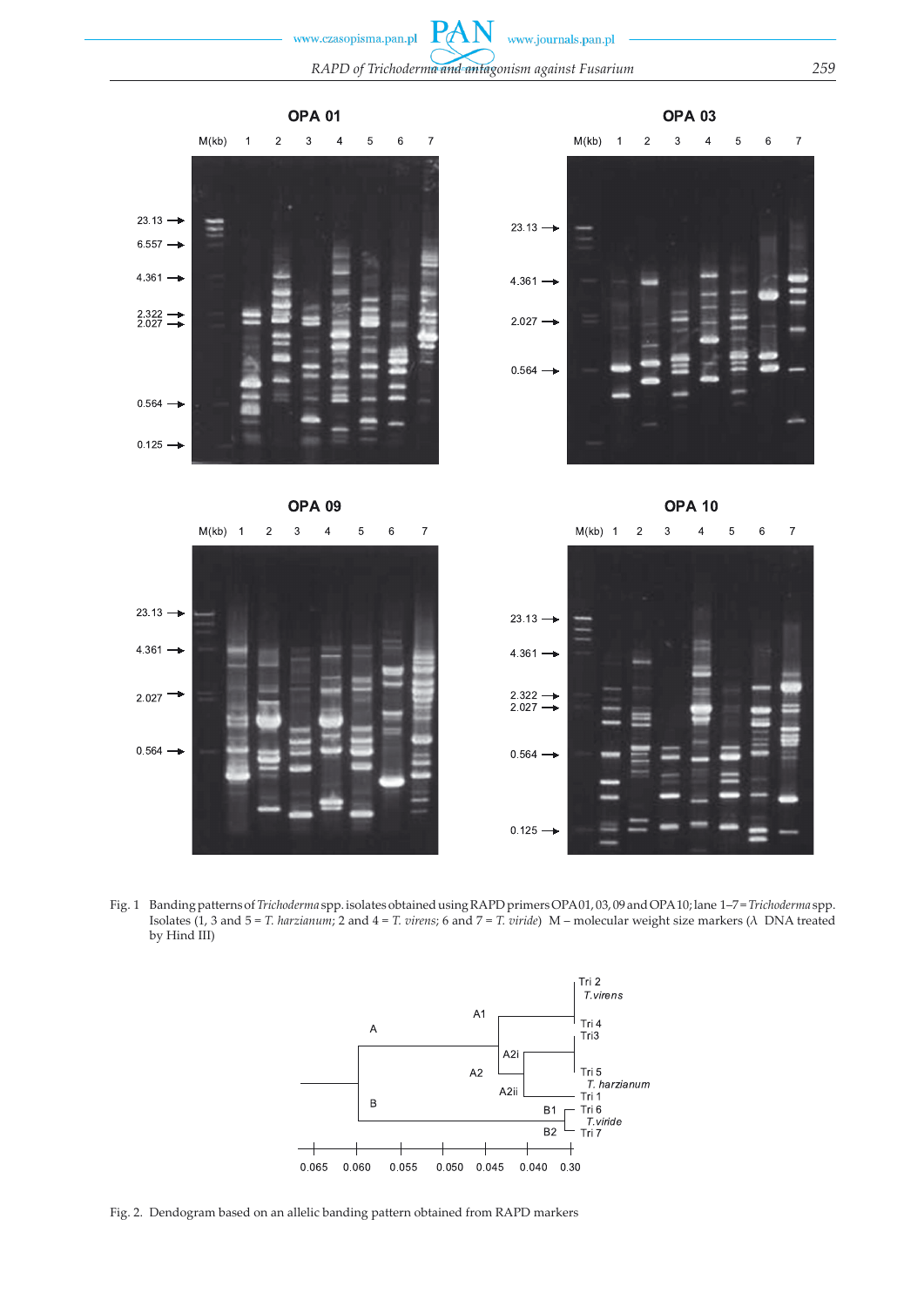### *In vitro* **biocontrol assay**

When three species of *Trichoderma* i.e. *T. harzianum* (Tri 1), *T. virens* (Tri 2) and *T. viride* (Tri 7) were directly evaluated against *F. o.* f. sp. *psidii* and *F. solani* isolates, it was found that *T. harzianum* (Tri 1), *T. virens* (Tri 2) and *T. viride* (Tri 7) showed variable results against the different isolates of *Fusarium oxysporum* f. sp. *psidii*, while Tri 2 was slightly superior against *F. solani* isolates (Table 3).

Tri 7 isolate of *T. viride* was the best of all the isolates of both the *Fusarium* sp. (Table 3). In the case of the volatile compound Tri 2, it was superior for Fop isolates, and Tri 2 and Tri 7 were superior for Fs isolates (Table 3). In general, Tri 1 was less effective compared to Tri 2 and Tri 7; however, Tri 7 seemed to be better, compared to Tri 1. The direct inhibition by culture was more effective than toxic metabolites released by isolates of *Trichoderma* spp. in culuture filtrate or action of volatile compound.

Table 3. *In vitro* evaluation of *Trichoderma* sp. (Tri) isolates, culture filtrate and volatile compound against *F. oxysporum.* f. sp. *psidii* (Fop) and *F. solani* (Fs) isolates causing *Fuarium* wilt of guava

| F. o. f. sp. psidii | Per cent inhibition of Fop<br>in presence of Tri isolates |                      |                      | F. solani              | Per cent inhibition Fs<br>in presence of Tri isolates |                      |                      |  |
|---------------------|-----------------------------------------------------------|----------------------|----------------------|------------------------|-------------------------------------------------------|----------------------|----------------------|--|
| isolates            | T. harzianum<br>(Tri 1)                                   | T. virens<br>(Tri 2) | T. viride<br>(Tri 7) | (Fs) isolates          | T. harzianum<br>(Tri 1)                               | T. virens<br>(Tri 2) | T. viride<br>(Tri 7) |  |
|                     |                                                           |                      |                      | Dual culture technique |                                                       |                      |                      |  |
| Fop 10              | 63.44b                                                    | 64.83b               | 68.96a               | Fs2                    | 58.39c                                                | 67.15a               | 65.69b               |  |
| Fop 18              | 61.81c                                                    | 67.36a               | 65.97b               | <b>Fs 12</b>           | 61.31c                                                | 65.69b               | 65.69b               |  |
| Fop 24              | 60.99c                                                    | 65.24b               | 65.24b               | <b>Fs</b> 15           | 59.57d                                                | 68.08a               | 62.41c               |  |
| Fop 30              | 67.13a                                                    | 65.73b               | 65.03b               | <b>Fs 20</b>           | 66.67a                                                | 62.41d               | 65.25b               |  |
| Fop 38              | 66.19a                                                    | 63.31c               | 63.30c               | Fs 29                  | 64.34b                                                | 64.33c               | 67.14a               |  |
| CD at $(p = 0.05)$  | 1.207                                                     | 1.031                | 1.092                | CD at $(p = 0.05)$     | 0.940                                                 | 1.136                | 0.928                |  |
|                     |                                                           |                      |                      |                        |                                                       |                      |                      |  |
|                     |                                                           |                      |                      | Culture filtrate       |                                                       |                      |                      |  |
| Fop 10              | 35.85a                                                    | 35.85                | 41.38a               | Fs2                    | 32.11b                                                | 32.11b               | 40.14a               |  |
| Fop 18              | 36.11a                                                    | 35.42                | 39.58b               | <b>Fs 12</b>           | 32.11b                                                | 31.38b               | 37.95b               |  |
| Fop 24              | 34.04b                                                    | 34.75                | 35.46с               | <b>Fs 15</b>           | 34.75a                                                | 34.75a               | 36.88c               |  |
| Fop 30              | 34.96b                                                    | 34.96                | 41.95a               | <b>Fs 20</b>           | 35.46a                                                | 34.75a               | 36.88c               |  |
| Fop 38              | 33.09c                                                    | 33.81                | 40.28b               | Fs 29                  | 35.66a                                                | 35.66a               | 38.46b               |  |
| CD at $(p = 0.05)$  | 1.414                                                     | N.S.                 | 1.163                | CD at $(p = 0.05)$     | 0.929                                                 | 0.917                | 1.053                |  |
|                     |                                                           |                      |                      | Volatile compounds     |                                                       |                      |                      |  |
| Fop 10              | 28.27a                                                    | 33.79a               | 28.96b               | Fs2                    | 26.27b                                                | 27.73c               | 27.73c               |  |
| Fop 18              | 28.47a                                                    | 32.64b               | 33.33a               | <b>Fs 12</b>           | 24.81c                                                | 29.19b               | 27.73c               |  |
| Fop 24              | 26.24b                                                    | 31.91b               | 29.78b               | <b>Fs 15</b>           | 30.49a                                                | 29.78b               | 31.91a               |  |
| Fop 30              | 23.77c                                                    | 32.17b               | 32.86a               | <b>Fs 20</b>           | 25.53c                                                | 29.79b               | 30.49b               |  |
| Fop 38              | 20.86d                                                    | 30.21c               | 27.34c               | Fs 29                  | 26.57b                                                | 32.86a               | 32.17a               |  |
| CD at $(p = 0.05)$  | 1.098                                                     | 1.022                | 1.150                | CD at $(p = 0.05)$     | 0.833                                                 | 1.204                | 0.957                |  |

a, b, c, d – statistically analyzed at par values of the inhibition per cent

# **DISCUSSION**

Molecular markers offer a means of constructing quality control tests that are essential throughout the developmental processes of these biocontrol agents. In the case of *Trichoderma* spp., the quality control test is being evaluated through the production of polymerase chain reaction (PCR) fingerprints by use of semi-random primers designed to primarily target intergenic, more variable areas in the genome (Dubey and Suresh 2006).

Arisan-Atac *et al.* (1995) studied 11 strains of *T. viride*, 2 strains of *Hypocrea rufa* and 9 other species of *Trichoderma* with relation to the RAPD profile and their ability for controlling *Cryphonectria parasitica* through pairing *in vitro*. Gomez *et al.* (1997) analyzed the RAPD profiles of strains of *T. harzianum* and classified them in different groups according to their capacity for control of plant pathogenic fungi. Muthumeenakshi *et al.* (1998) genetically characterized 15 strains of *T. harzianum,* aggressive for edible mushrooms in the United States and England, using RAPD. The strains were designated "*T. harzianum*  group 4", presenting a high homogeneity degree. Comparison of the molecular data of group 4 with group 2 (the causal agent of the epidemic green mould in industrial mushrooms in England) indicated that the isolates of *T. harzianum* group 4 were different from that of group 2. Most recently Gopal *et al.* (2008) investigated RAPD markers to estimate the genetic variation among 17 isolates of *Trichoderma.* and found them genetically similar showing a 91.8% polymorphism, which corroborates with the observations of our investigation. The RAPD technique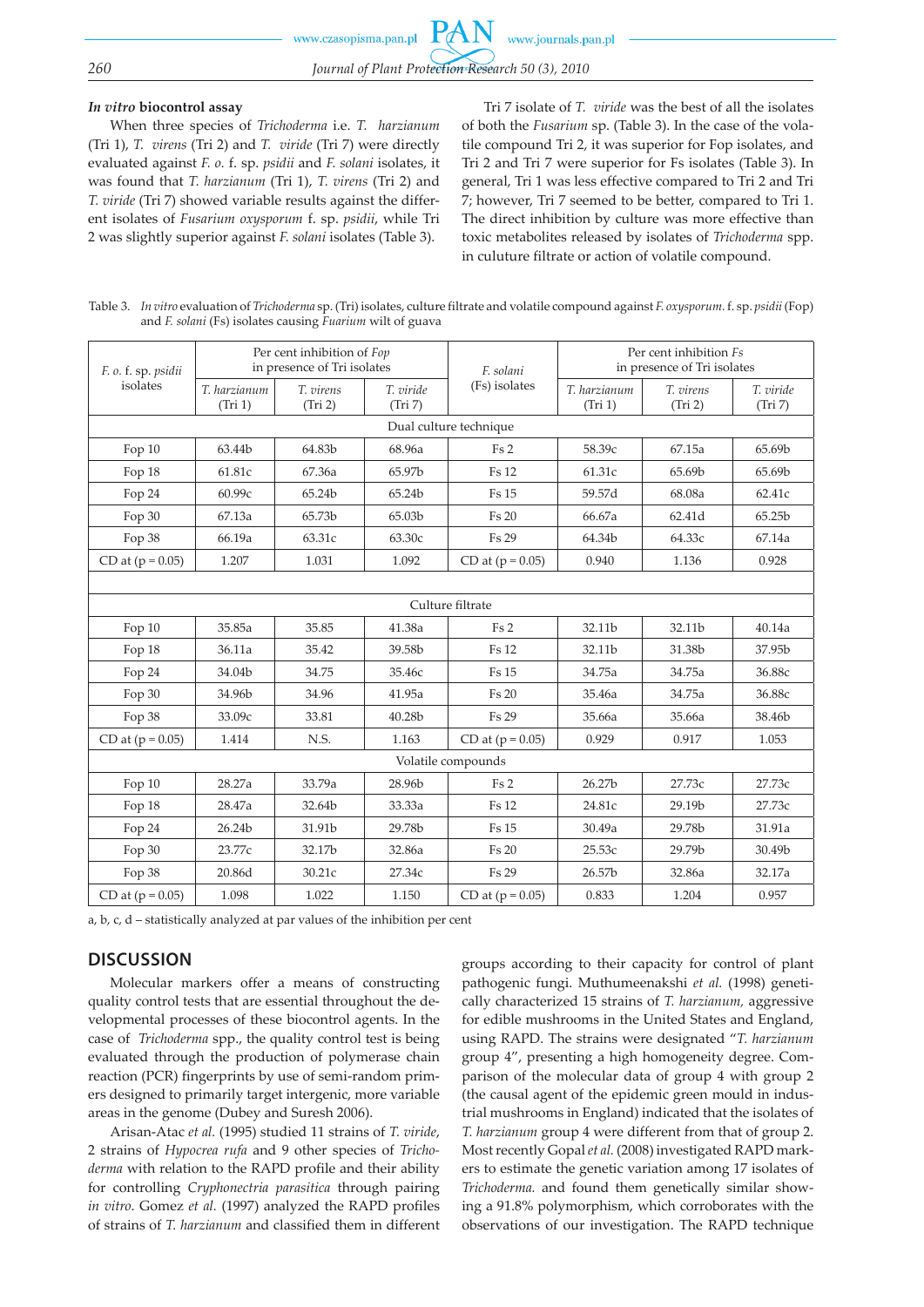www.journals.pan.pl

PA

was found to be advantageous over other molecular techniques for the genetic characterization of *Trichoderma* spp. due to the possibility of detecting DNA polymorphisms for very closely related strains (Bardakci 2001; Misra and Gupta 2009).

Many studies in the past have proved that *Trichoderma* spp. was a potential biocontrol agent of several soil borne pathogens (Chet and Inbar 1994). Kumar *et al.* (2007) tested three *Trichoderma* spp. i.e. *T. virens*, *T. viride* and *T. harzianum* against *F. moniliforme* var. *subglutinans* and found them effective. Isolates of *Trichoderma* spp. grew considerably faster than pathogenic *Fusaria* under the same conditions. The rapid growth gives *Trichoderma* an added advantage in competition for the space and nutrient with plant pathogenic fungi, even before it develops its arsenal of mycotoxins (Simon and Sivasithaparam 1988). *Trichoderma* was also found to control many crop diseases (Singh and Singh 2004; Kidwai *et al.* 2006). Our studies clearly indicated that *Trichoderma* spp. is a suitable antagonistic agent against *F. o.* f. sp*. psidii* and *F. solani* isolates.

Gupta *et al.* (2003) reported responses of different isolates of *T. harzianum* and *T. viride* against *F. udum in vitro* and *in vivo*, which supports our findings. The consortium of bioagents shall be further investigated. It was concluded that RAPD markers can easily designate and characterize *Trichoderma* spp. both at the isolate as well as at the species level. In the present investigation OPA 01, 03, 09 and OPA 10 RAPD primers were found to be informative in genetic variability studies for isolates of *Trichoderma* spp.

### **ACKNOWLEDGEMENTS**

The authors wish to thank the Head of the Department of Crop-Protection and the Director of CISH for providing necessary research facilities.

### **REFERENCES**

- Abd-Elsalam K.A., Schnieder F., Guo J.R. 2003. A modified DNA extraction minipreparation protocol for *Fusarium* isolates. J. Rapid Methods Aut. Microbiol. 11: 75–79.
- Arisan-Atac I., Heidenreich E., Kubicek C.P. 1995. Randomly amplified polymorphic DNA fingerprinting identifies subgroups of *Trichoderma viride* and other *Trichoderma* sp. capable of chestnut blight biocontrol. FEMS Microbiol. Lett. 126: 249–256.
- Bardakci F. 2001. Random amplified polymorphic DNA (RAPD) markers. Turkey J. Biol. 25: 185–196.
- Booth C. 1971. The Genus *Fusarium*. Commonwealth Mycological Institute, Kew, Surrey, England, 276 pp.
- Chet I., Inbar J. 1994. Biological control of fungal pathogens. Appl. Biochem. Biotechnol. 48: 37–43.
- Dennis C., Webster J. 1971. Antagonistic properties of species, groups of *Trichoderma*-II production of volatile antibiotics. Trans. Br. Mycol. Soc. 57: 41–48.
- Dubey S.C., Suresh M. 2006. Randomly amplified polymorphic DNA markers for *Trichoderma* species and antagonism against *Fusarium oxysporum* f. sp. *ciceris* causing chickpea wilt. J. Phytopathol. 154: 663–669.
- Eziashi E.J., Uma N.U., Adekunle A.A., Airede C.E. 2006. Effect of metabolites produced by *Trichoderma* species against *Ceratocystis paradoxa* in culture medium. African J. Biotechnol. 5: 703–706.
- Fujimori F., Okuda T. 1993. Aplication of the random amplified polymorphic DNA using the polymerase chain reaction for efficient elimination of duplicate strains in microbial screening. J. Antibiot. 47: 173–182.
- Gomez I., Chet I., Herreraestrela A. 1997. Genetic diversity and vegetative compatibility among *Trichoderma harzianum* isolates. Mol. Gen. Genet. 256: 127–135.
- Gopal K., Sreenivasulua Y., Gopia V., Prasadbabua G., Kumarb T.B., Madhusudhana P., Ahemeda S.K., Palanivel S.G. 2008. Genetic variability and relationships among seventeen *Trichoderma i*solates to control dry root rot disease using RAPD markers. Z. Naturforsch. Sect. C.63: 740–746.
- Grondona I., Hermosa R., Tejada M., Gomis M.D., Mateos P.F., Bridge P.D., Monte E., García-acha I. 1997. Physiological and biochemical characterisation of *Trichoderma harzianum*, a biological control agent against soil-borne fungal plant pathogens. Appl. Environ. Microbiol. 63: 3189–3198.
- Gupta R.P., Yadava B.C., Singh R.V., Rai O. 2003. Evaluation of Bioagents Against *Fusarium* wilt of Pigeonpea. p. 1–63. In: Proc. BS-57. National Symposium of Pulses for Crop-Diversification and Natural Resource Management, Kanpur, India, 148 pp.
- Hutchinson S.A., Cowan M.E. 1972. Identification of biological effects of volatile metabolites from culture filtrate of *Trichoderma harzianum*. Trans. Br. Mycol. Soc. 59: 71–77.
- Jaccard P. 1908. Nouvelles recherches sur la distribution florale. Bull. Soc. Vaudoise Sci. Nat.44: 223–270.
- Kidwai M.K., Vikas, Srivastava S., Singh H.B. 2006. Compatibil. ity of *Trichoderma harzianum* to selected fungicide. J. Eco-Friend. Agric. 1: 156–161.
- Kumar P., Misra A.K., Pandey B.K. 2007. *In vitro* evaluation of *Trichoderma* spp. against vegetative mango malformation pathogen *Fusarium moniliformae* var. *subglutinans*. J. Eco-Friend. Agric. 2: 187–189.
- Maththeis J.P., Roberts R.G. 1992. Identification of geosmin as a volatile metabolite of *Penicillium expansum*. Appl. Environ. Microbiol. 58: 3170–3172.
- Misra A.K., Pandey B.K. 1999. Pathogenicity and evaluation of fungicides against guava wilt pathogens. J. Mycol. Pl. Pathol. 29: 274–275.
- Misra A.K. 2006. Wilt of guava-a disease of national importance. Indian Phytopathol. 59: 269–280.
- Misra A.K., Gupta V.K. 2009. *Trichoderma*: biology, biotechnology and biodiversity. J. Eco-Friend. Agric. 4: 99–117.
- Muthumeenakshi S., Brown A.E., Mills P.R. 1998. Genetic comparision of aggressive weed mould strains of *Trichoderma harzianum* from mushroom compost in North America and the British Isles. Mycol. Res. 4: 385–390.
- Prasad N., Mehta P.R., Lal S.B. 1952. *Fusarium* wilt of guava (*Psidium guajava* L.) in Uttar Pradesh, India. Nature 169, p. 753.
- Raper K.B., Thom C. 1949. A Manual of *Penicillia*. Williams and Wilkins, Baltimore, 691 pp.
- Rifai M.A. 1969. Revision of the genus *Trichoderma*. Mycol. Pap. 116: 1–56.
- Rohlf F.J. 1998 NTSYS-pc. Numerical Taxonomy and Multivariate Analysis System, Version 2.0. – Applied Biostatistics, New York, 37 pp.